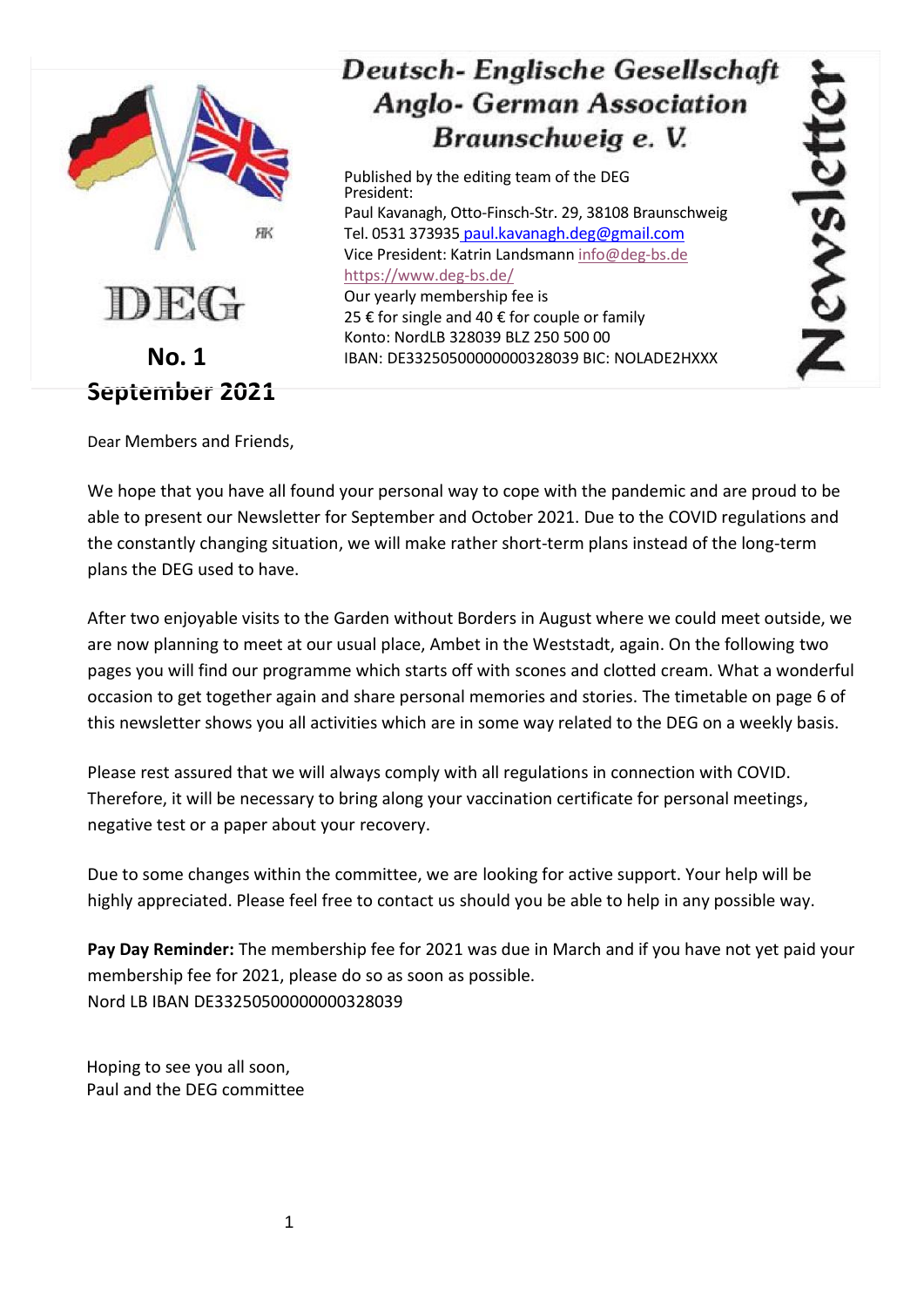# **Conversation Group Programme September – October 2021**

# **Thursday, 9 th September:**

Ulla's delicious Scones with clotted cream, just to get us going and give us back the taste of the English "high food culture", but they will also give you food for thought to get into our discussion during the meeting.



# **Thursday, 16th September: 8 pm: DEG Online Literature Club**

We are going to talk about "Your favourite summer read". Join our online Jitsi video conference by following the link: <https://meet.jit.si/DEGLiteratureClub>

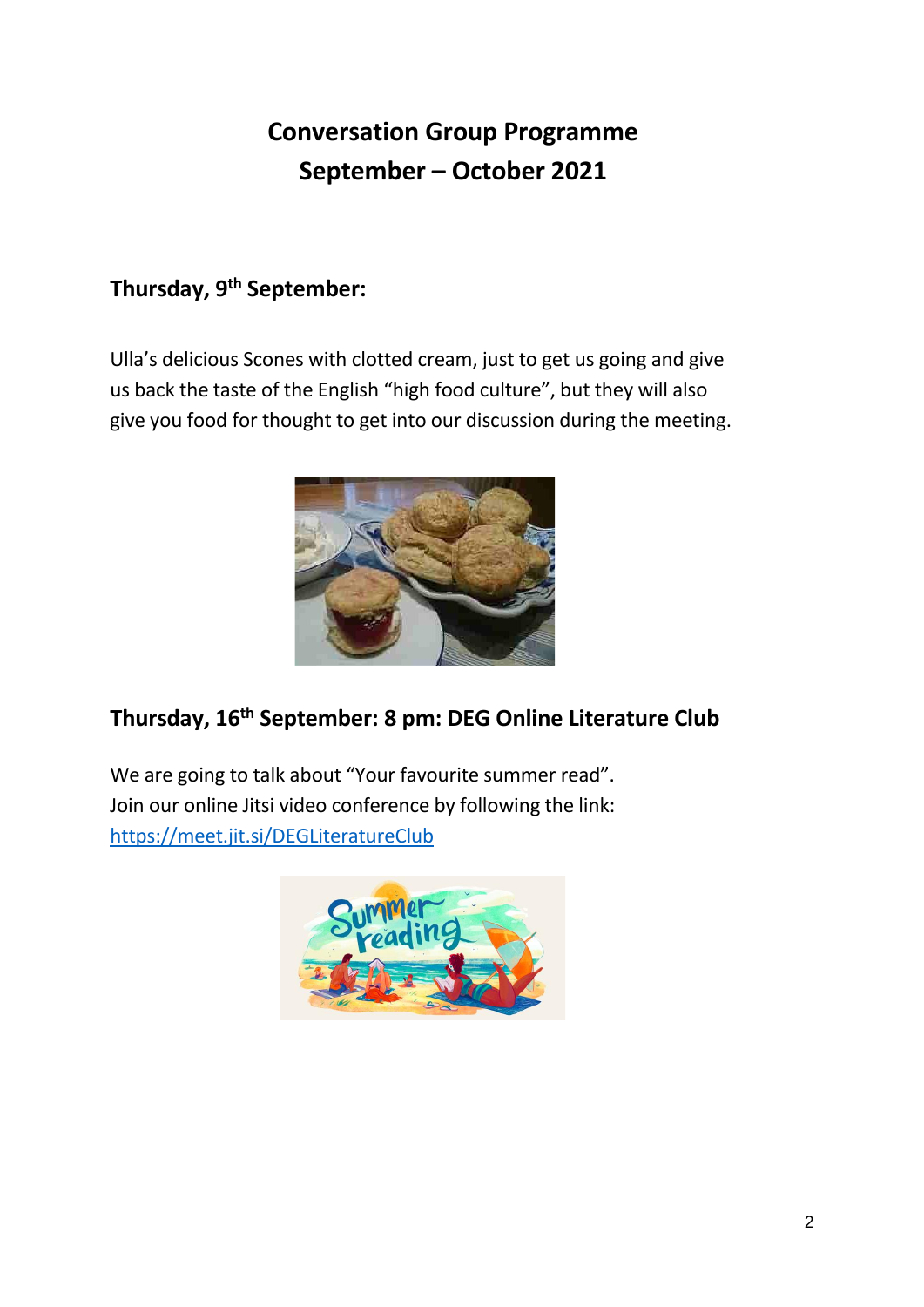# **Thursday, 23rd September: California**

Dagmar and Michael Theeß visited California. They will talk about their interesting journey through parts of the State including San Francisco, the good and the more difficult life in Silicon Valley as well as Stanford and Berkeley Universities.



# **Thursday, 7th October: Reading**

**Jürgen Kumlehn** will read from his new book, **"Jewish Families in Wolfenbüttel - The writer Werner llberg".**

The Wolfenbüttel born merchant Werner Ilberg joined the Communist Party in Berlin in 1932 and worked in the Underground against the National Socialists. After escaping from a Berlin concentration camp and prison, he fled to Prague. Before the German Wehrmacht moved in there, he was able to flee to England in 1938. There he lived with his wife until 1947. He also worked in England for the Communist Party and was interned as an "enemy alien" in Liverpool for a while. Jürgen would like to read especially from his time in exile and give an impression of the life of German refugees in Great Britain. The reading is in German.

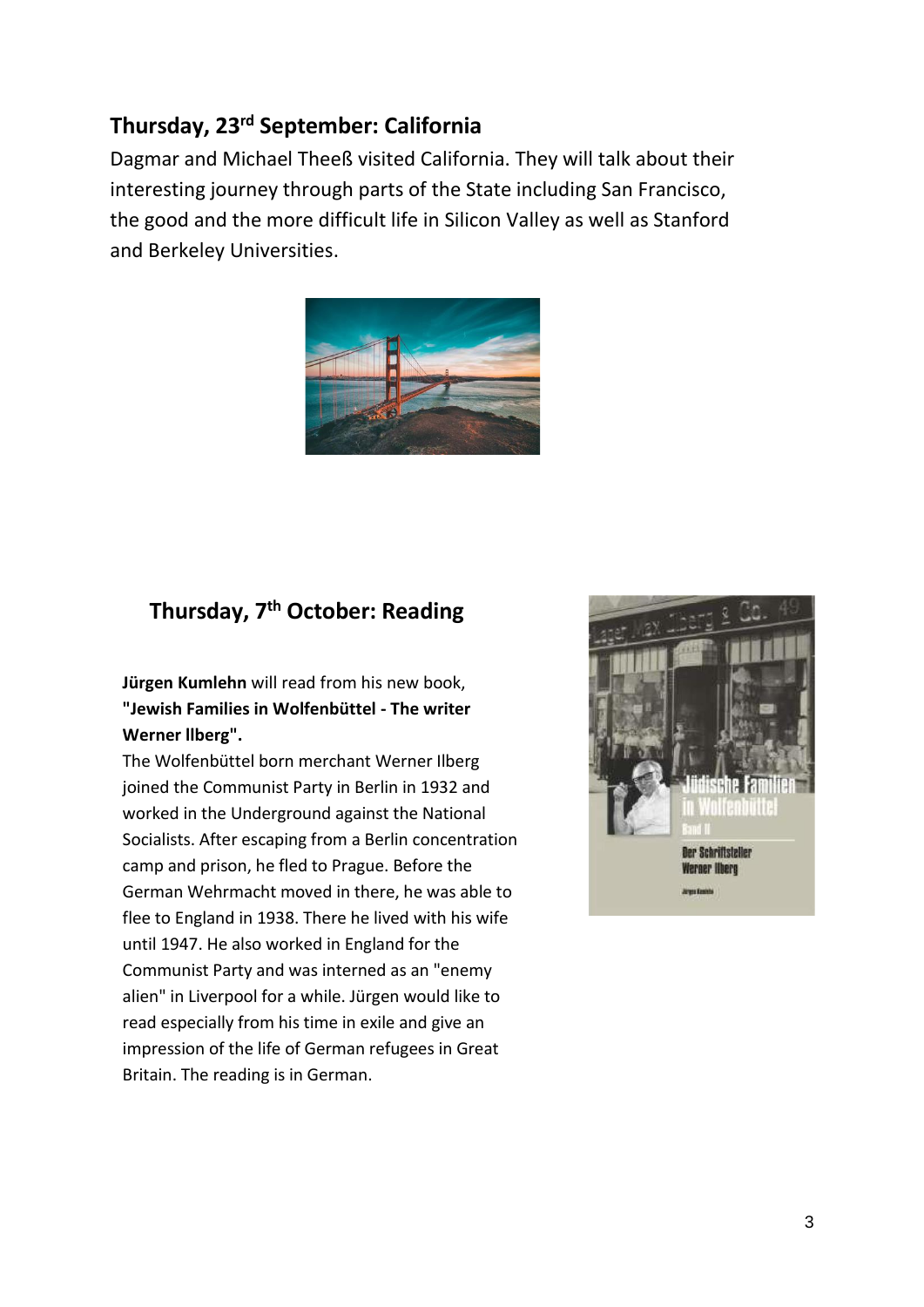Meetings take place at **Wohnen mit Zukunft Ambet,** Ilmenaustraße 2, 38120 Braunschweig, unless otherwise stated. Doors open at 7.30 pm (19.30) with the main topic at 8.00 pm (20.00). Topic may be changed due to unforeseen circumstances.

How to get there:

[https://www.google.de/maps/place/Ambet/@52.2452825,10.4789899,17z/data=!3m1!4b1!4m5!](https://www.google.de/maps/place/Ambet/@52.2452825,10.4789899,17z/data=!3m1!4b1!4m5!3m4!1s0x47aff62480b2b06b:0xee0cc197bed52c!8m2!3d52.2451954!4d10.4810498) [3m4!1s0x47aff62480b2b06b:0xee0cc197bed52c!8m2!3d52.2451954!4d10.4810498](https://www.google.de/maps/place/Ambet/@52.2452825,10.4789899,17z/data=!3m1!4b1!4m5!3m4!1s0x47aff62480b2b06b:0xee0cc197bed52c!8m2!3d52.2451954!4d10.4810498)

We welcome suggestions and ideas for future topics for our programme. Your input will be appreciated.

#### **Braunschweig Twin Cities links**

Bath / Braunschweig: [www.bath-braunschweigtwinningassociation.co.uk](http://www.bath-braunschweigtwinningassociation.co.uk/) Sousse / Deutsch Tunesische Gesellschaft: [www.deutsch-tunesische-gesellschaft.de](http://www.deutsch-tunesische-gesellschaft.de/) Nimes / Deutsch-Französische Gesellschaft e. V. Braunschweig: [www.dfg-bs.de](http://www.dfg-bs.de/) Zhuhai / Deutsch-Chinesische Gesellschaft Braunschweig e. V.: [www.dcgbs.de](http://www.dcgbs.de/) Bandung / Deutsch-Indonesische Gesellschaft: [www.dig-niedersachsen.de](http://www.dig-niedersachsen.de/) Kiryat Tivon / Deutsch-Israelische Gesellschaft e.V.: [https://braunschweig.deutsch-israelische](https://braunschweig.deutsch-israelische-gesellschaft.de/)[gesellschaft.de](https://braunschweig.deutsch-israelische-gesellschaft.de/)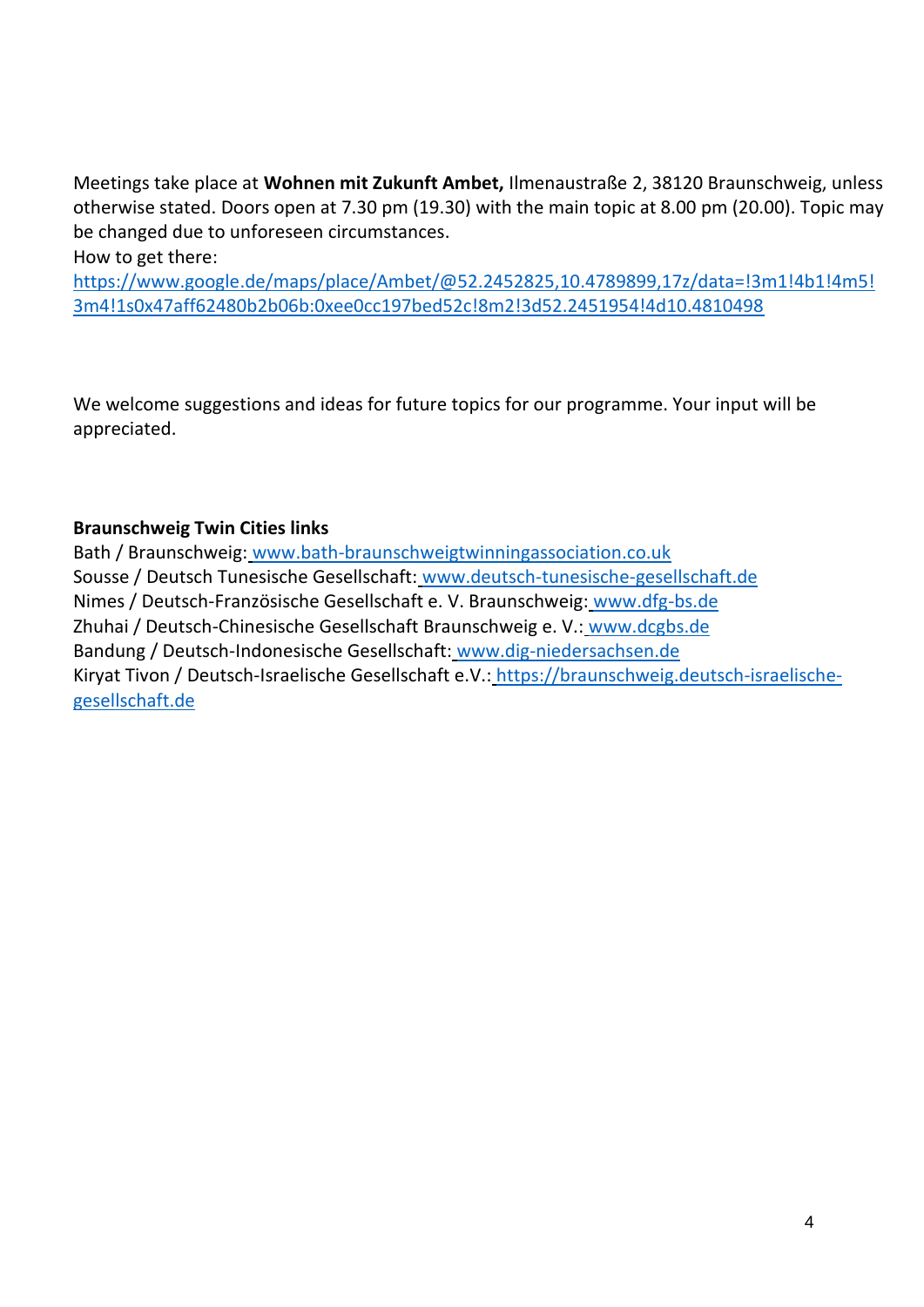

It is with great regret that the DEG Committee announces the death of Elisabeth Kwan on 2<sup>nd</sup> August 2021. Manfred Erdmenger was so kind as to commemorate the contribution of Elisabeth to the Anglo-German Association (DEG).

Dear members of the Deutsch-Englische Gesellschaft,

 On Thursday, August 12th, 2021, at 11 a.m., under Corona restrictions, we laid Elisabeth Kwan (May 16, 1936 - August 2, 2021) to rest at the Brunswick cemetery.

 Elisabeth was one of the first and oldest members of the DEG. She chaired the DEG with Treve Erdmenger and Barbara Heck, gave lectures on many Thursday evenings, and played and directed in the Lion Drama Company for many years. Katherine Küppers, also a member of the group mentioned, will remember many evenings in which she also acted in English-language dramas.

 It was these ladies who formed the DEG, the semi-official bilateral society of the city of Braunschweig to support the Bath-Braunschweig partnership, into a lively civic society with a rich, regular program.

Sincerely, Manfred

In the name of all DEG members the committee has made a donation to a hospice in Bath, as requested by Elizabeth's sons.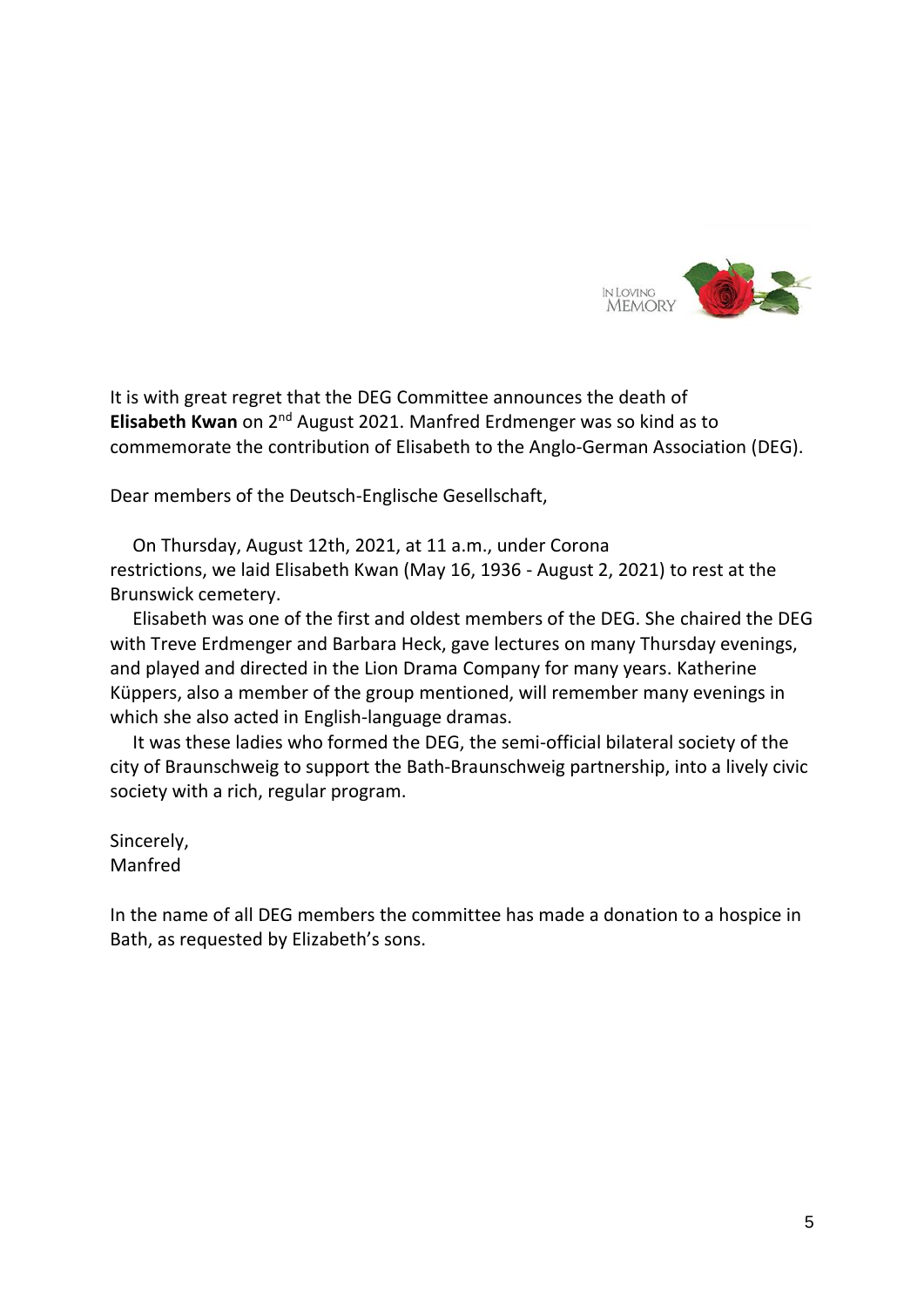## **The DEG timetable**

## **We wish to remind you of all the activities related to the DEG. You are more than welcome to join any activity you are interested in.**

#### **Tuesdays afternoons**

**Short story group** meets every four weeks; various venues; registration necessary and obligation to be host For details please contact Paul: [paul.kavanagh.deg@gmail.com](mailto:paul.kavanagh.deg@gmail.com)

#### **Wednesday evening**

from 19.00 the **Wednesday painters** meet at the Familiensportverein Braunschweig, Parnitzweg 5, 38108 Braunschweig For details please contact Paul: [paul.kavanagh.deg@gmail.com](mailto:paul.kavanagh.deg@gmail.com)

#### **Wednesday evening**

**Pétanque group** meets at 19:00 at TuRa, Bienroder Weg 51, 38106 Braunschweig For details please contact Sabine: [petanque.deg@gmail.com](mailto:petanque.deg@gmail.com)

#### **Thursday during the day**

#### **International Tea and Talk Group**

Every Thursday at 11:00, Café Kreuzgang, Schützenstraße 21, 38100 Braunschweig. For details please contact Katherine: [kathy.kueppers@t-online.de](mailto:kathy.kueppers@t-online.de)

#### **Thursday evening**

the **online Literature Club**, every two weeks from 20:00 in summer and 19:00 in winter, via jitsi video conference For details please contact Katrin: [landsmann.bs@web.de](mailto:landsmann.bs@web.de)

#### **Thursday evening**

alternative weeks: **Conversation Group**, every two weeks from 19:00, meetings take place at Wohnen mit Zukunft Ambet, Ilmenaustraße 2, 38120 Braunschweig; tea and talk + respective topic to be found on homepage: [www.deg-bs.de](http://www.deg-bs.de/) For details please contact Paul: [paul.kavanagh.deg@gmail.com](mailto:paul.kavanagh.deg@gmail.com)

during the day – **flexible dates**, weather permitting outing either **bicycle tours or walks**  For details please contact Katherine: [kathy.kueppers@t-online.de](mailto:kathy.kueppers@t-online.de)